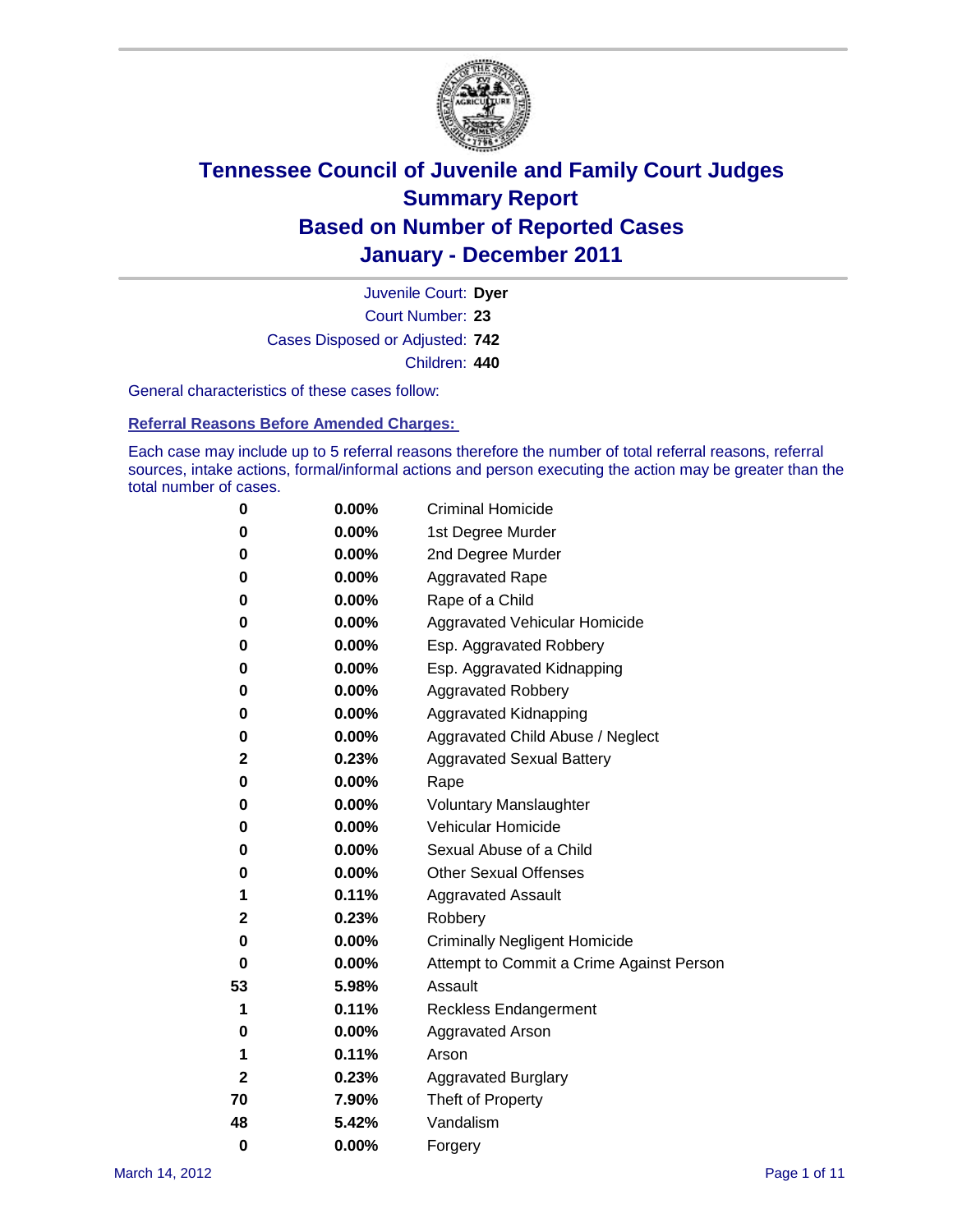

Court Number: **23** Juvenile Court: **Dyer** Cases Disposed or Adjusted: **742** Children: **440**

#### **Referral Reasons Before Amended Charges:**

Each case may include up to 5 referral reasons therefore the number of total referral reasons, referral sources, intake actions, formal/informal actions and person executing the action may be greater than the total number of cases.

| 0            | 0.00%  | <b>Worthless Checks</b>                                     |
|--------------|--------|-------------------------------------------------------------|
| 0            | 0.00%  | Illegal Possession / Fraudulent Use of Credit / Debit Cards |
| 17           | 1.92%  | <b>Burglary</b>                                             |
| $\mathbf{2}$ | 0.23%  | Unauthorized Use of a Vehicle                               |
| 0            | 0.00%  | <b>Cruelty to Animals</b>                                   |
| 0            | 0.00%  | Sale of Controlled Substances                               |
| 11           | 1.24%  | <b>Other Drug Offenses</b>                                  |
| 12           | 1.35%  | Possession of Controlled Substances                         |
| 0            | 0.00%  | <b>Criminal Attempt</b>                                     |
| 0            | 0.00%  | Carrying Weapons on School Property                         |
| $\mathbf{2}$ | 0.23%  | Unlawful Carrying / Possession of a Weapon                  |
| 9            | 1.02%  | <b>Evading Arrest</b>                                       |
| 0            | 0.00%  | Escape                                                      |
| 0            | 0.00%  | Driving Under Influence (DUI)                               |
| 19           | 2.14%  | Possession / Consumption of Alcohol                         |
| 9            | 1.02%  | Resisting Stop, Frisk, Halt, Arrest or Search               |
| 1            | 0.11%  | <b>Aggravated Criminal Trespass</b>                         |
| 1            | 0.11%  | Harassment                                                  |
| 14           | 1.58%  | Failure to Appear                                           |
| 0            | 0.00%  | Filing a False Police Report                                |
| 1            | 0.11%  | Criminal Impersonation                                      |
| 33           | 3.72%  | <b>Disorderly Conduct</b>                                   |
| 17           | 1.92%  | <b>Criminal Trespass</b>                                    |
| 2            | 0.23%  | <b>Public Intoxication</b>                                  |
| 0            | 0.00%  | Gambling                                                    |
| 93           | 10.50% | <b>Traffic</b>                                              |
| 4            | 0.45%  | <b>Local Ordinances</b>                                     |
| 0            | 0.00%  | Violation of Wildlife Regulations                           |
| 4            | 0.45%  | Contempt of Court                                           |
| 73           | 8.24%  | Violation of Probation                                      |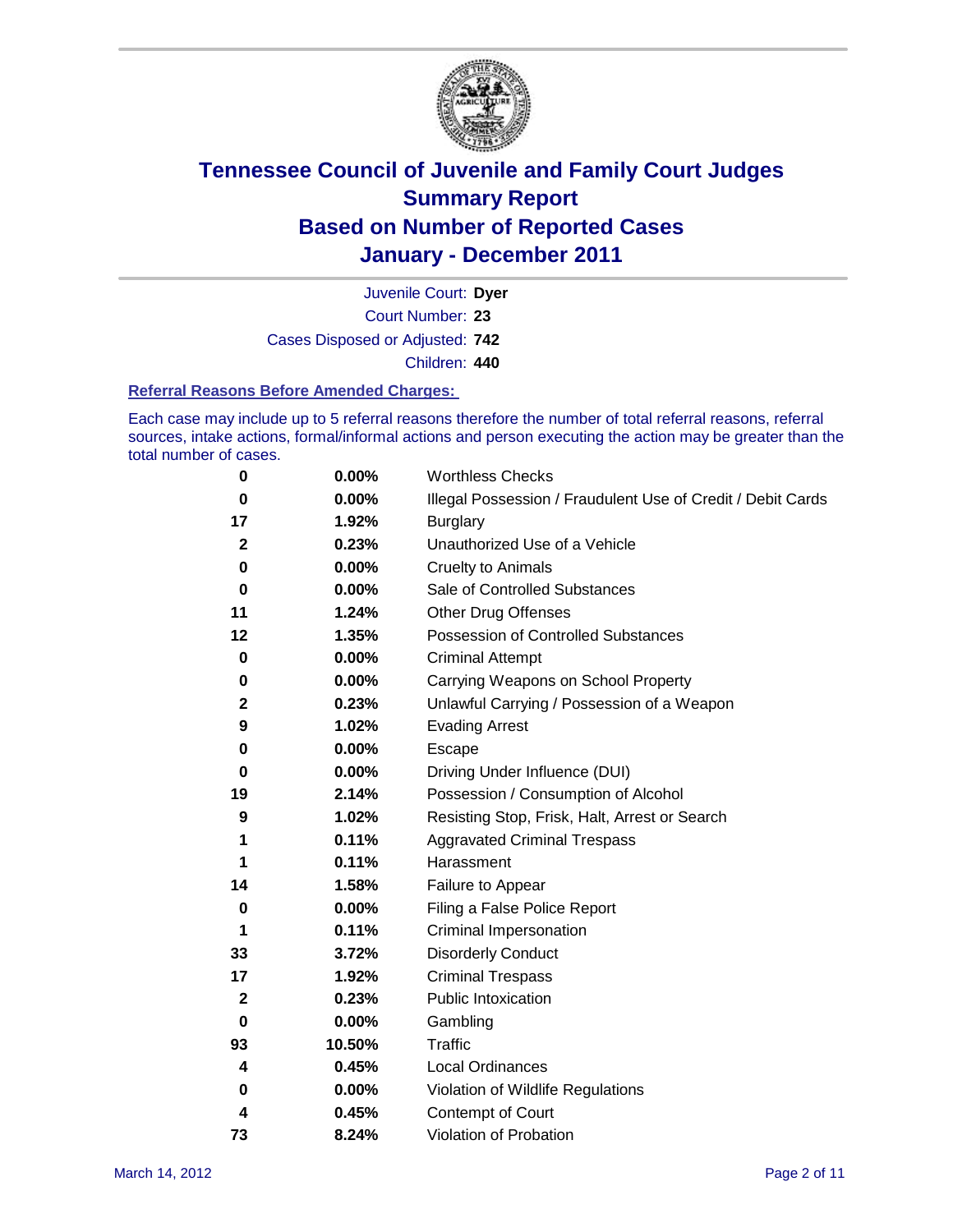

Court Number: **23** Juvenile Court: **Dyer** Cases Disposed or Adjusted: **742** Children: **440**

#### **Referral Reasons Before Amended Charges:**

Each case may include up to 5 referral reasons therefore the number of total referral reasons, referral sources, intake actions, formal/informal actions and person executing the action may be greater than the total number of cases.

| 886      | 100.00%  | <b>Total Referrals</b>                 |
|----------|----------|----------------------------------------|
| 54       | 6.09%    | Other                                  |
| 0        | $0.00\%$ | <b>Consent to Marry</b>                |
| 0        | $0.00\%$ | <b>Request for Medical Treatment</b>   |
| 0        | 0.00%    | <b>Child Support</b>                   |
| 0        | $0.00\%$ | Paternity / Legitimation               |
| 0        | $0.00\%$ | Visitation                             |
| 0        | 0.00%    | Custody                                |
| 0        | $0.00\%$ | <b>Foster Care Review</b>              |
| 0        | $0.00\%$ | <b>Administrative Review</b>           |
| 0        | 0.00%    | <b>Judicial Review</b>                 |
| 0        | $0.00\%$ | Violation of Informal Adjustment       |
| 0        | 0.00%    | <b>Violation of Pretrial Diversion</b> |
| 0        | 0.00%    | <b>Termination of Parental Rights</b>  |
| 0        | $0.00\%$ | Dependency / Neglect                   |
| 0        | 0.00%    | <b>Physically Abused Child</b>         |
| 0        | $0.00\%$ | Sexually Abused Child                  |
| 32       | 3.61%    | <b>Violation of Curfew</b>             |
| 56       | 6.32%    | Violation of a Valid Court Order       |
| 22       | 2.48%    | Possession of Tobacco Products         |
| $\bf{0}$ | $0.00\%$ | Out-of-State Runaway                   |
| 57       | 6.43%    | In-State Runaway                       |
| 53       | 5.98%    | Truancy                                |
| 108      | 12.19%   | <b>Unruly Behavior</b>                 |
| 0        | 0.00%    | Violation of Aftercare                 |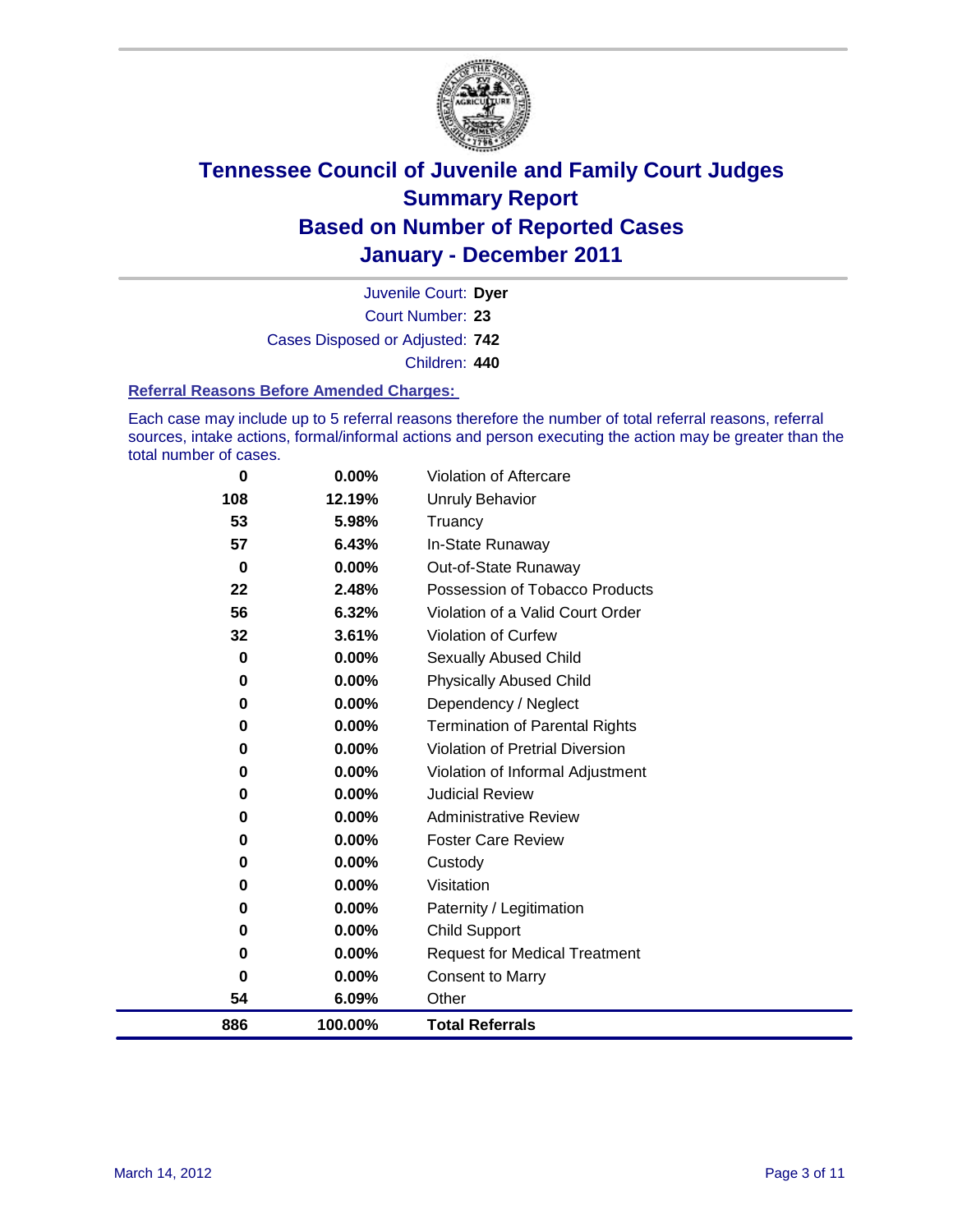

| Juvenile Court: Dyer       |                                 |                                   |  |  |
|----------------------------|---------------------------------|-----------------------------------|--|--|
| Court Number: 23           |                                 |                                   |  |  |
|                            | Cases Disposed or Adjusted: 742 |                                   |  |  |
|                            |                                 | Children: 440                     |  |  |
| <b>Referral Sources: 1</b> |                                 |                                   |  |  |
| 533                        | 60.16%                          | Law Enforcement                   |  |  |
| 4                          | 0.45%                           | Parents                           |  |  |
| 0                          | $0.00\%$                        | Relatives                         |  |  |
| 1                          | 0.11%                           | Self                              |  |  |
| 37                         | 4.18%                           | School                            |  |  |
| 0                          | $0.00\%$                        | <b>CSA</b>                        |  |  |
| 3                          | 0.34%                           | <b>DCS</b>                        |  |  |
| 0                          | 0.00%                           | <b>Other State Department</b>     |  |  |
| 0                          | $0.00\%$                        | <b>District Attorney's Office</b> |  |  |
| 308                        | 34.76%                          | <b>Court Staff</b>                |  |  |
| 0                          | 0.00%                           | Social Agency                     |  |  |
| 0                          | $0.00\%$                        | <b>Other Court</b>                |  |  |
| 0                          | $0.00\%$                        | Victim                            |  |  |
| 0                          | 0.00%                           | Child & Parent                    |  |  |

 **0.00%** Hospital **0.00%** Unknown **0.00%** Other **100.00% Total Referral Sources**

### **Age of Child at Referral: 2**

|       |          | <b>Total Child Count</b> |
|-------|----------|--------------------------|
| 0     | $0.00\%$ | <b>Unknown</b>           |
| 1     | 0.23%    | Ages 19 and Over         |
| $122$ | 27.73%   | Ages 17 through 18       |
| 169   | 38.41%   | Ages 15 through 16       |
| 82    | 18.64%   | Ages 13 through 14       |
| 36    | 8.18%    | Ages 11 through 12       |
| 30    | 6.82%    | Ages 10 and Under        |
|       |          | 440<br>100.00%           |

<sup>1</sup> If different than number of Referral Reasons (886), verify accuracy of your court's data.

<sup>2</sup> One child could be counted in multiple categories, verify accuracy of your court's data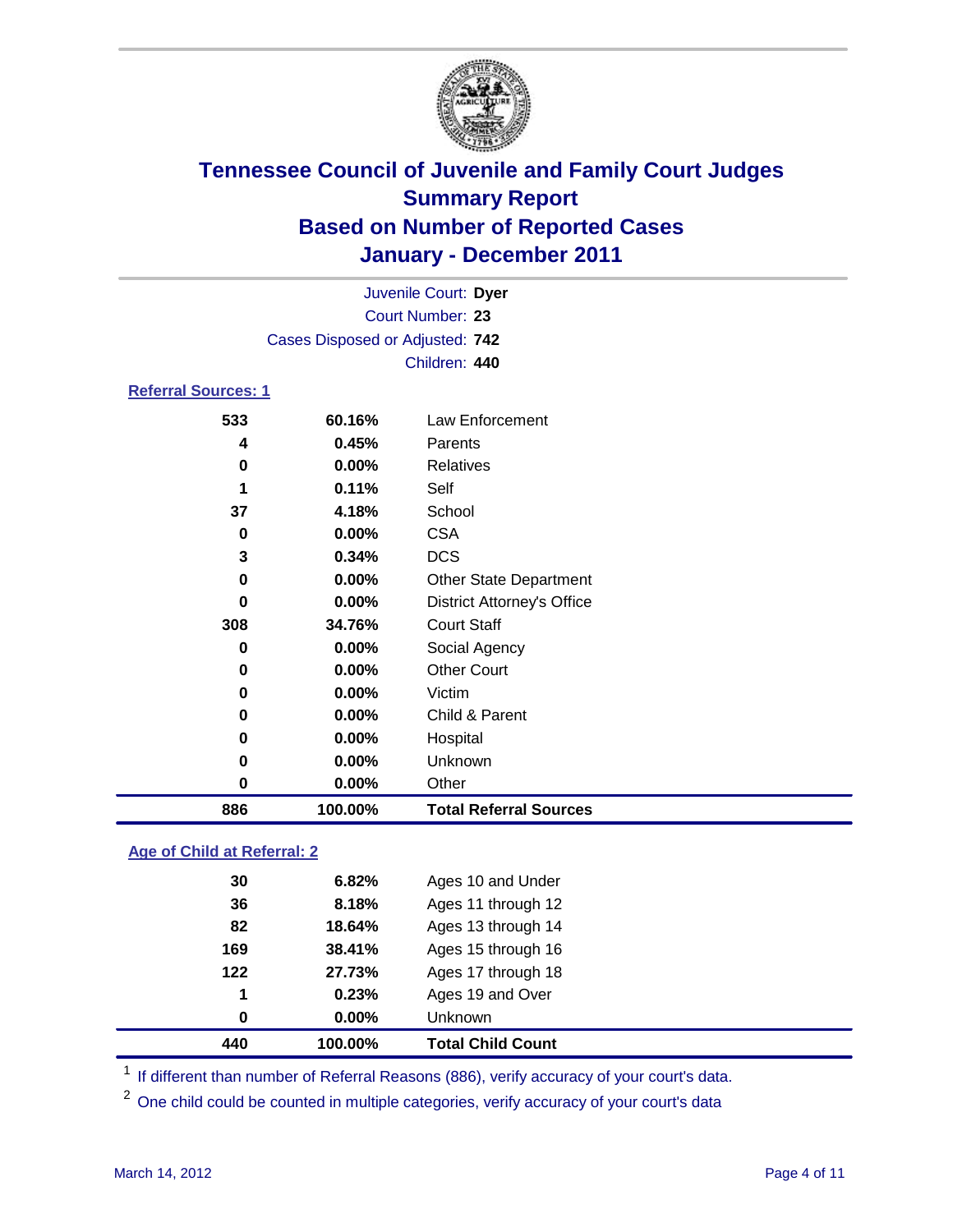

| Juvenile Court: Dyer                    |                                 |                          |  |  |  |
|-----------------------------------------|---------------------------------|--------------------------|--|--|--|
|                                         | Court Number: 23                |                          |  |  |  |
|                                         | Cases Disposed or Adjusted: 742 |                          |  |  |  |
|                                         |                                 | Children: 440            |  |  |  |
| Sex of Child: 1                         |                                 |                          |  |  |  |
| 279                                     | 63.41%                          | Male                     |  |  |  |
| 160                                     | 36.36%                          | Female                   |  |  |  |
| 1                                       | 0.23%                           | Unknown                  |  |  |  |
| 440                                     | 100.00%                         | <b>Total Child Count</b> |  |  |  |
| Race of Child: 1                        |                                 |                          |  |  |  |
| 325                                     | 73.86%                          | White                    |  |  |  |
| 108                                     | 24.55%                          | African American         |  |  |  |
| $\mathbf 0$                             | 0.00%                           | Native American          |  |  |  |
| $\mathbf 0$                             | 0.00%                           | Asian                    |  |  |  |
| $\mathbf 2$                             | 0.45%                           | Mixed                    |  |  |  |
| 5                                       | 1.14%                           | Unknown                  |  |  |  |
| 440                                     | 100.00%                         | <b>Total Child Count</b> |  |  |  |
| <b>Hispanic Origin: 1</b>               |                                 |                          |  |  |  |
| $\overline{7}$                          | 1.59%                           | Yes                      |  |  |  |
| 381                                     | 86.59%                          | <b>No</b>                |  |  |  |
| 52                                      | 11.82%                          | Unknown                  |  |  |  |
| 440                                     | 100.00%                         | <b>Total Child Count</b> |  |  |  |
| <b>School Enrollment of Children: 1</b> |                                 |                          |  |  |  |
| 435                                     | 98.86%                          | Yes                      |  |  |  |
| 5                                       | 1.14%                           | No                       |  |  |  |
| $\mathbf 0$                             | 0.00%                           | Unknown                  |  |  |  |
| 440                                     | 100.00%                         | <b>Total Child Count</b> |  |  |  |

One child could be counted in multiple categories, verify accuracy of your court's data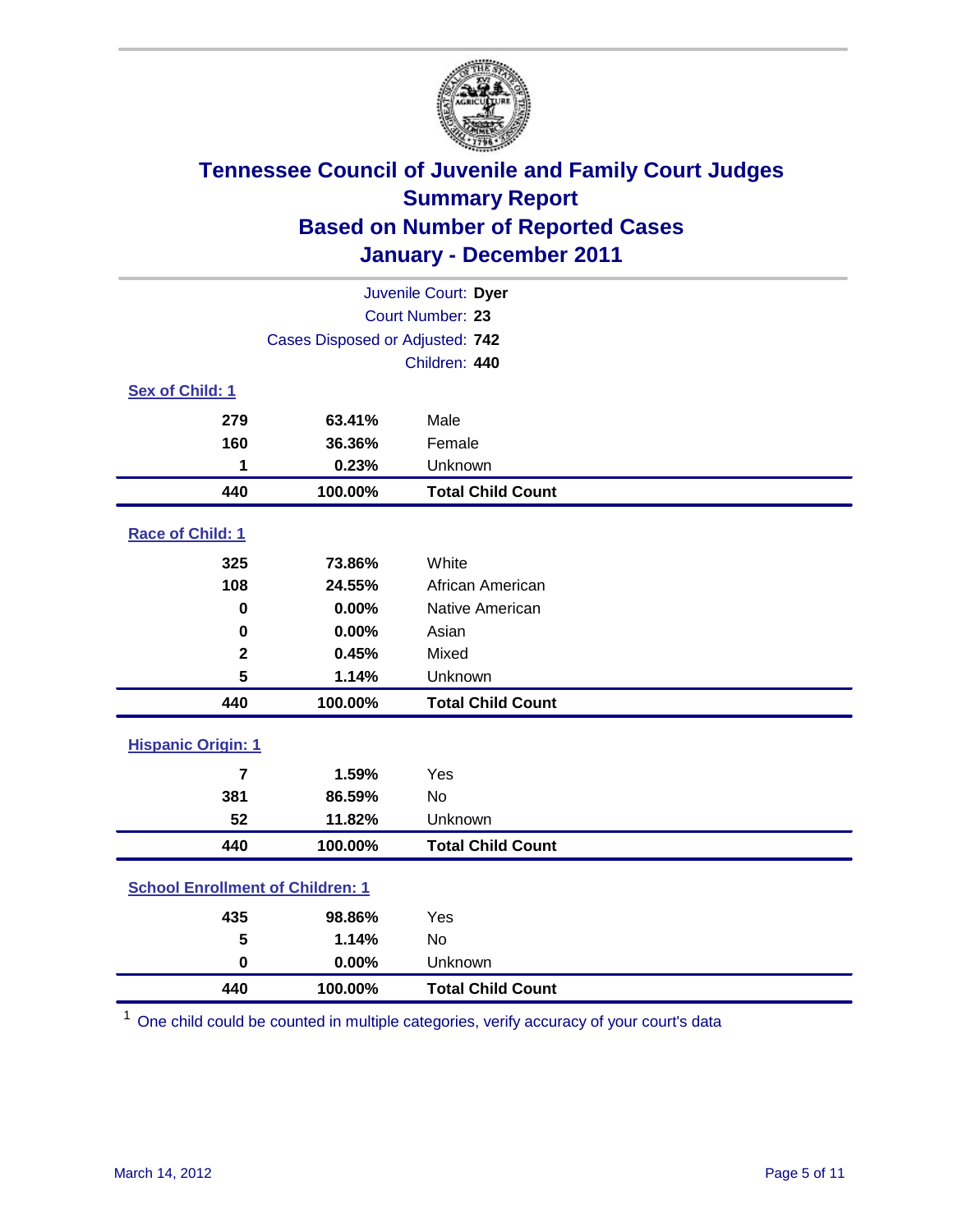

Court Number: **23** Juvenile Court: **Dyer** Cases Disposed or Adjusted: **742** Children: **440**

#### **Living Arrangement of Child at Time of Referral: 1**

| 440 | 100.00%  | <b>Total Child Count</b>     |  |
|-----|----------|------------------------------|--|
| 5   | 1.14%    | Other                        |  |
| 30  | 6.82%    | Unknown                      |  |
| 0   | $0.00\%$ | Independent                  |  |
| 0   | $0.00\%$ | In an Institution            |  |
| 0   | $0.00\%$ | In a Residential Center      |  |
| 0   | $0.00\%$ | In a Group Home              |  |
| 2   | 0.45%    | With Foster Family           |  |
| 1   | 0.23%    | With Adoptive Parents        |  |
| 14  | 3.18%    | <b>With Relatives</b>        |  |
| 67  | 15.23%   | <b>With Father</b>           |  |
| 288 | 65.45%   | <b>With Mother</b>           |  |
| 5   | 1.14%    | With Mother and Stepfather   |  |
| 1   | 0.23%    | With Father and Stepmother   |  |
| 27  | 6.14%    | With Both Biological Parents |  |
|     |          |                              |  |

#### **Type of Detention: 2**

| 742      | 100.00%  | <b>Total Detention Count</b> |  |
|----------|----------|------------------------------|--|
| 0        | $0.00\%$ | Other                        |  |
| 742      | 100.00%  | Does Not Apply               |  |
| 0        | $0.00\%$ | Unknown                      |  |
| 0        | 0.00%    | <b>Psychiatric Hospital</b>  |  |
| $\bf{0}$ | 0.00%    | Jail - No Separation         |  |
| 0        | $0.00\%$ | Jail - Partial Separation    |  |
| 0        | $0.00\%$ | Jail - Complete Separation   |  |
| 0        | 0.00%    | Juvenile Detention Facility  |  |
| 0        | $0.00\%$ | Non-Secure Placement         |  |
|          |          |                              |  |

<sup>1</sup> One child could be counted in multiple categories, verify accuracy of your court's data

<sup>2</sup> If different than number of Cases (742) verify accuracy of your court's data.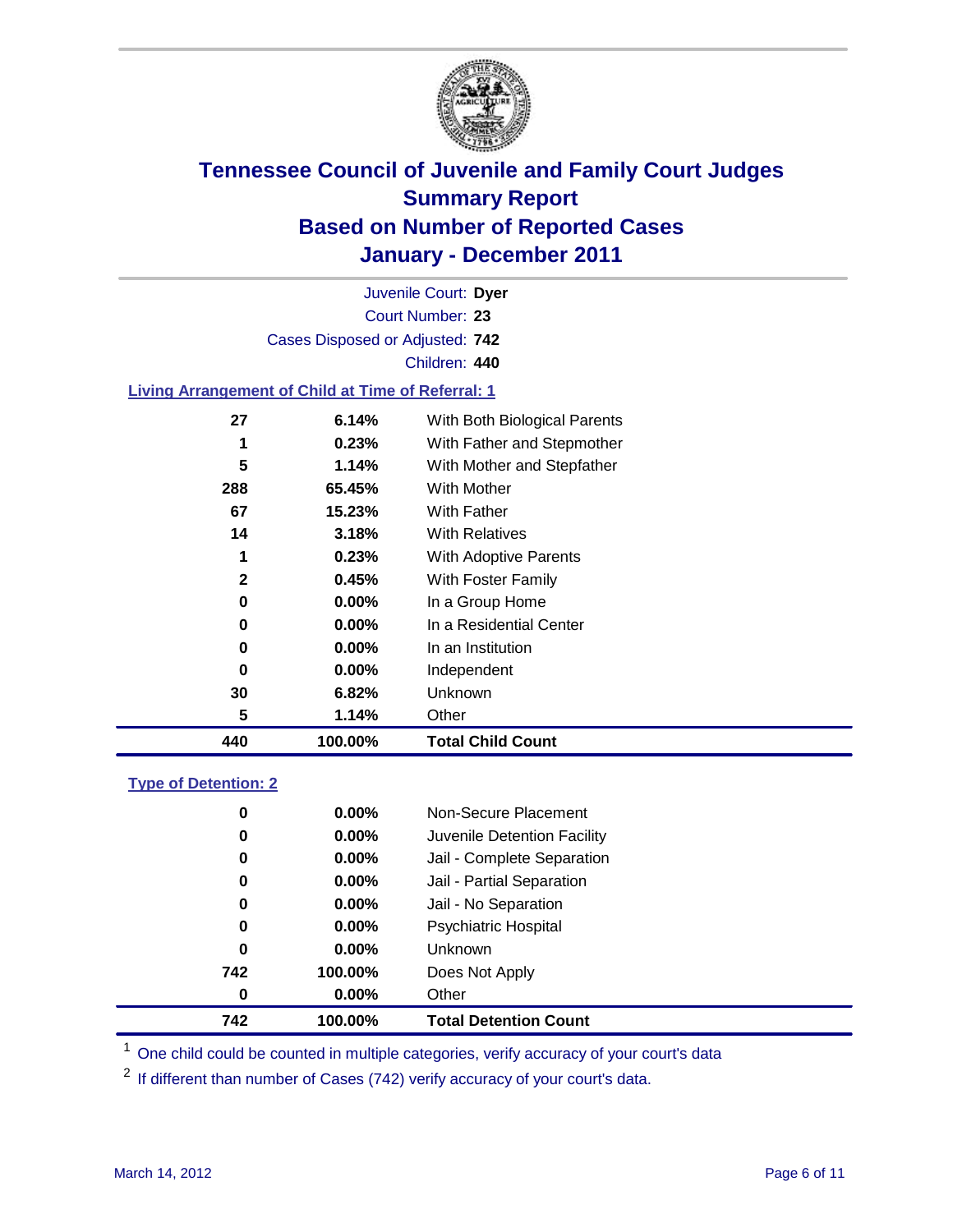

|                                                    | Juvenile Court: Dyer            |                                      |  |  |  |  |  |
|----------------------------------------------------|---------------------------------|--------------------------------------|--|--|--|--|--|
|                                                    | Court Number: 23                |                                      |  |  |  |  |  |
|                                                    | Cases Disposed or Adjusted: 742 |                                      |  |  |  |  |  |
|                                                    | Children: 440                   |                                      |  |  |  |  |  |
| <b>Placement After Secure Detention Hearing: 1</b> |                                 |                                      |  |  |  |  |  |
| $\bf{0}$                                           | 0.00%                           | Returned to Prior Living Arrangement |  |  |  |  |  |
| 0                                                  | $0.00\%$                        | Juvenile Detention Facility          |  |  |  |  |  |
| 0                                                  | 0.00%                           | Jail                                 |  |  |  |  |  |
| 0                                                  | 0.00%                           | Shelter / Group Home                 |  |  |  |  |  |
| 0                                                  | 0.00%                           | <b>Foster Family Home</b>            |  |  |  |  |  |
| 0                                                  | 0.00%                           | Psychiatric Hospital                 |  |  |  |  |  |
| 0                                                  | 0.00%                           | Unknown                              |  |  |  |  |  |
| 742<br>100.00%                                     |                                 | Does Not Apply                       |  |  |  |  |  |
| 0                                                  | 0.00%                           | Other                                |  |  |  |  |  |
| 742                                                | 100.00%                         | <b>Total Placement Count</b>         |  |  |  |  |  |
| <b>Intake Actions: 2</b>                           |                                 |                                      |  |  |  |  |  |
| 712                                                | 80.36%                          | <b>Petition Filed</b>                |  |  |  |  |  |
| 0                                                  | 0.00%                           | <b>Motion Filed</b>                  |  |  |  |  |  |
| 174                                                | 19.64%                          | <b>Citation Processed</b>            |  |  |  |  |  |
| 0                                                  | 0.00%                           | Notification of Paternity Processed  |  |  |  |  |  |
| 0                                                  | 0.00%                           | Scheduling of Judicial Review        |  |  |  |  |  |
| 0                                                  | 0.00%                           | Scheduling of Administrative Review  |  |  |  |  |  |
| 0                                                  | 0.00%                           | Scheduling of Foster Care Review     |  |  |  |  |  |
| 0                                                  | 0.00%                           | Unknown                              |  |  |  |  |  |
| 0                                                  | 0.00%                           | Does Not Apply                       |  |  |  |  |  |
| 0                                                  | $0.00\%$                        | Other                                |  |  |  |  |  |

<sup>1</sup> If different than number of Cases (742) verify accuracy of your court's data.

**100.00% Total Intake Count**

<sup>2</sup> If different than number of Referral Reasons (886), verify accuracy of your court's data.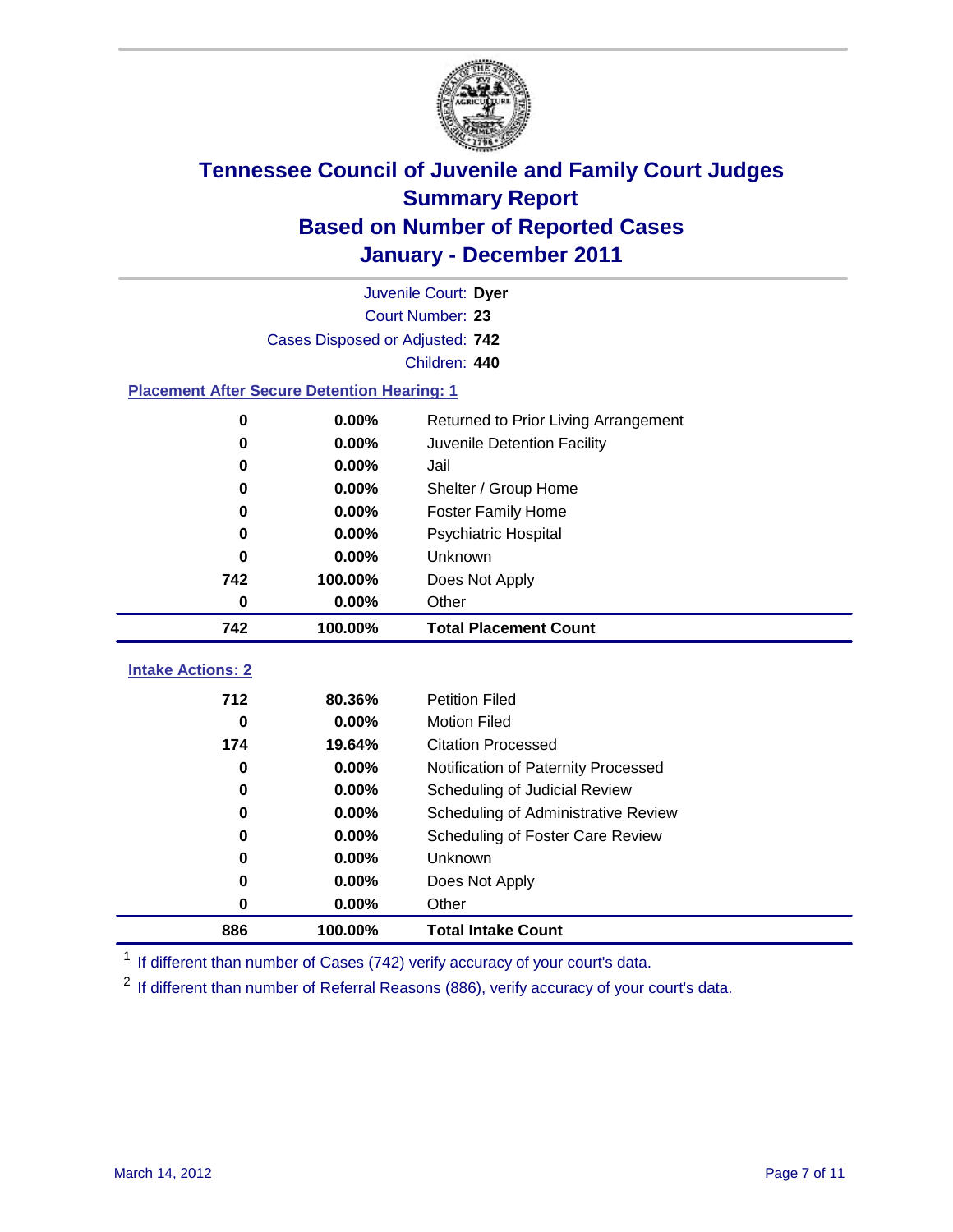

Court Number: **23** Juvenile Court: **Dyer** Cases Disposed or Adjusted: **742** Children: **440**

#### **Last Grade Completed by Child: 1**

| $\pmb{0}$    | 0.00%   | Too Young for School     |
|--------------|---------|--------------------------|
| 0            | 0.00%   | Preschool                |
| $\mathbf{2}$ | 0.45%   | Kindergarten             |
| 1            | 0.23%   | 1st Grade                |
| $\mathbf 2$  | 0.45%   | 2nd Grade                |
| $\mathbf{2}$ | 0.45%   | 3rd Grade                |
| 4            | 0.91%   | 4th Grade                |
| 5            | 1.14%   | 5th Grade                |
| 8            | 1.82%   | 6th Grade                |
| 10           | 2.27%   | 7th Grade                |
| 18           | 4.09%   | 8th Grade                |
| 32           | 7.27%   | 9th Grade                |
| 44           | 10.00%  | 10th Grade               |
| 24           | 5.45%   | 11th Grade               |
| 12           | 2.73%   | 12th Grade               |
| $\bf{0}$     | 0.00%   | Non-Graded Special Ed    |
| 1            | 0.23%   | <b>GED</b>               |
| 0            | 0.00%   | Graduated                |
| $\bf{0}$     | 0.00%   | Never Attended School    |
| 275          | 62.50%  | Unknown                  |
| $\bf{0}$     | 0.00%   | Other                    |
| 440          | 100.00% | <b>Total Child Count</b> |
| .            |         |                          |

#### **Enrolled in Special Education: 1**

| 440          | 100.00% | <b>Total Child Count</b> |
|--------------|---------|--------------------------|
| 431          | 97.95%  | <b>Unknown</b>           |
| 7            | 1.59%   | No                       |
| $\mathbf{2}$ | 0.45%   | Yes                      |
|              |         |                          |

One child could be counted in multiple categories, verify accuracy of your court's data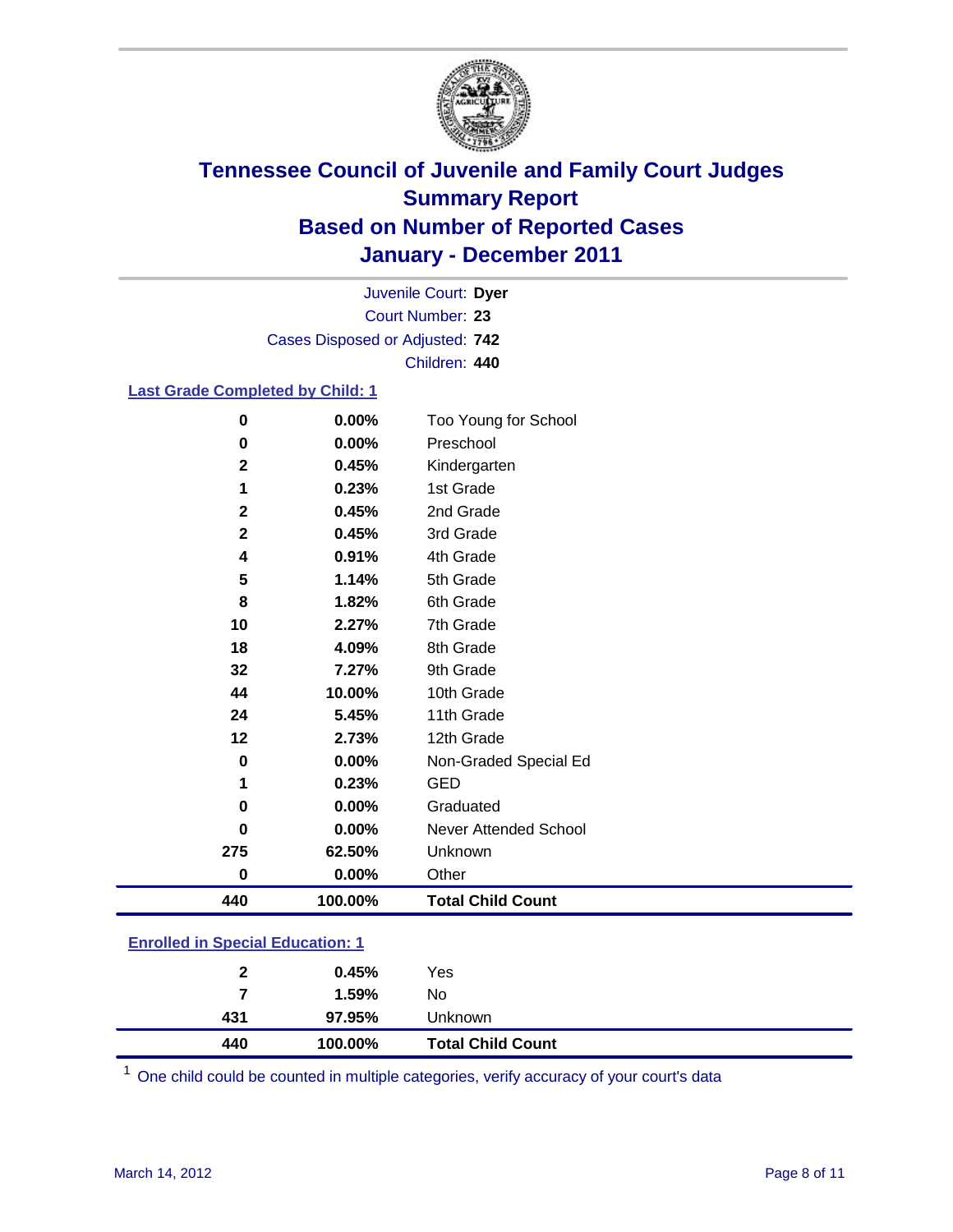

| Juvenile Court: Dyer         |                                 |                           |  |  |  |
|------------------------------|---------------------------------|---------------------------|--|--|--|
|                              | <b>Court Number: 23</b>         |                           |  |  |  |
|                              | Cases Disposed or Adjusted: 742 |                           |  |  |  |
|                              |                                 | Children: 440             |  |  |  |
| <b>Action Executed By: 1</b> |                                 |                           |  |  |  |
| 155                          | 17.49%                          | Judge                     |  |  |  |
| 609                          | 68.74%                          | Magistrate                |  |  |  |
| $122$                        | 13.77%                          | <b>YSO</b>                |  |  |  |
| 0                            | 0.00%                           | Other                     |  |  |  |
| 0                            | 0.00%                           | Unknown                   |  |  |  |
| 886                          | 100.00%                         | <b>Total Action Count</b> |  |  |  |

#### **Formal / Informal Actions: 1**

| 257      | 29.01%   | Dismissed                                        |
|----------|----------|--------------------------------------------------|
| 64       | 7.22%    | Retired / Nolle Prosequi                         |
| 385      | 43.45%   | <b>Complaint Substantiated Delinquent</b>        |
| 29       | 3.27%    | <b>Complaint Substantiated Status Offender</b>   |
| 0        | $0.00\%$ | <b>Complaint Substantiated Dependent/Neglect</b> |
| 0        | $0.00\%$ | <b>Complaint Substantiated Abused</b>            |
| $\bf{0}$ | $0.00\%$ | <b>Complaint Substantiated Mentally III</b>      |
| 139      | 15.69%   | Informal Adjustment                              |
| 0        | $0.00\%$ | <b>Pretrial Diversion</b>                        |
| 6        | 0.68%    | <b>Transfer to Adult Court Hearing</b>           |
| 0        | 0.00%    | Charges Cleared by Transfer to Adult Court       |
| 0        | $0.00\%$ | Special Proceeding                               |
| 0        | $0.00\%$ | <b>Review Concluded</b>                          |
| 0        | $0.00\%$ | Case Held Open                                   |
| 6        | 0.68%    | Other                                            |
| 0        | $0.00\%$ | <b>Unknown</b>                                   |
| 886      | 100.00%  | <b>Total Action Count</b>                        |

<sup>1</sup> If different than number of Referral Reasons (886), verify accuracy of your court's data.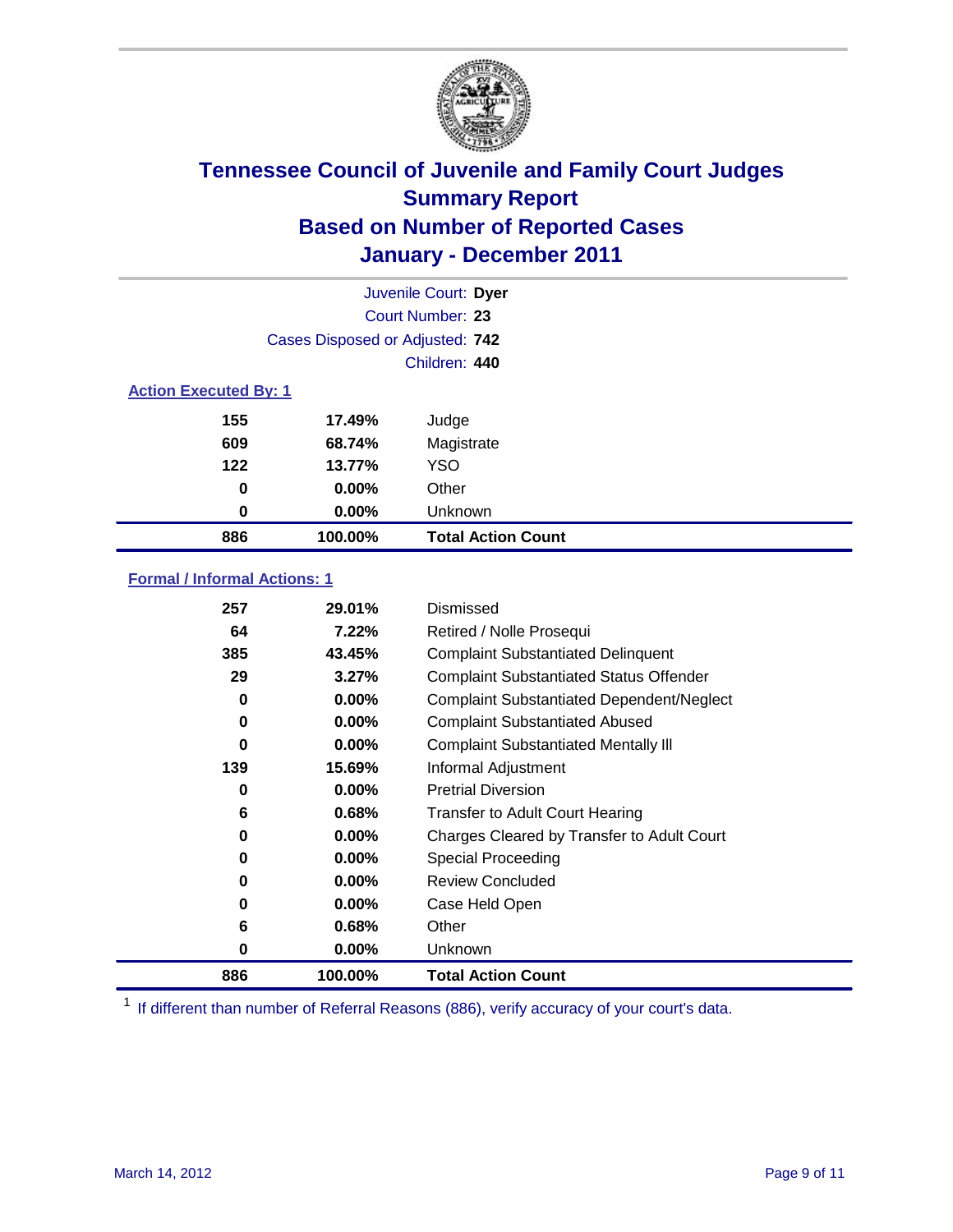

|                       |                                 | Juvenile Court: Dyer                                  |
|-----------------------|---------------------------------|-------------------------------------------------------|
|                       |                                 | Court Number: 23                                      |
|                       | Cases Disposed or Adjusted: 742 |                                                       |
|                       |                                 | Children: 440                                         |
| <b>Case Outcomes:</b> |                                 | There can be multiple outcomes for one child or case. |
| 228                   | 12.06%                          | <b>Case Dismissed</b>                                 |
| 57                    | 3.01%                           | Case Retired or Nolle Prosequi                        |
| 62                    | 3.28%                           | Warned / Counseled                                    |
| 0                     | 0.00%                           | <b>Held Open For Review</b>                           |
| 138                   | 7.30%                           | Supervision / Probation to Juvenile Court             |
| 39                    | 2.06%                           | <b>Probation to Parents</b>                           |
| 0                     | 0.00%                           | Referral to Another Entity for Supervision / Service  |
| 2                     | 0.11%                           | Referred for Mental Health Counseling                 |
| $\mathbf 2$           | 0.11%                           | Referred for Alcohol and Drug Counseling              |
| 2                     | 0.11%                           | <b>Referred to Alternative School</b>                 |
| 3                     | 0.16%                           | Referred to Private Child Agency                      |
| 15                    | 0.79%                           | Referred to Defensive Driving School                  |
| 0                     | 0.00%                           | Referred to Alcohol Safety School                     |
| 0                     | 0.00%                           | Referred to Juvenile Court Education-Based Program    |
| 2                     | 0.11%                           | Driver's License Held Informally                      |
| 0                     | 0.00%                           | <b>Voluntary Placement with DMHMR</b>                 |
| 0                     | 0.00%                           | <b>Private Mental Health Placement</b>                |
| 0                     | 0.00%                           | <b>Private MR Placement</b>                           |
| 0                     | 0.00%                           | Placement with City/County Agency/Facility            |
| 1                     | 0.05%                           | Placement with Relative / Other Individual            |
| 57                    | 3.01%                           | Fine                                                  |
| 207                   | 10.95%                          | <b>Public Service</b>                                 |
| 64                    | 3.38%                           | Restitution                                           |
| 0                     | 0.00%                           | <b>Runaway Returned</b>                               |
| 76                    | 4.02%                           | No Contact Order                                      |
| 0                     | 0.00%                           | Injunction Other than No Contact Order                |
| 83                    | 4.39%                           | <b>House Arrest</b>                                   |
| 20                    | 1.06%                           | <b>Court Defined Curfew</b>                           |
| 0                     | 0.00%                           | Dismissed from Informal Adjustment                    |
| 0                     | 0.00%                           | <b>Dismissed from Pretrial Diversion</b>              |
| 0                     | 0.00%                           | Released from Probation                               |
| 4                     | 0.21%                           | <b>Transferred to Adult Court</b>                     |
| 0                     | 0.00%                           | <b>DMHMR Involuntary Commitment</b>                   |